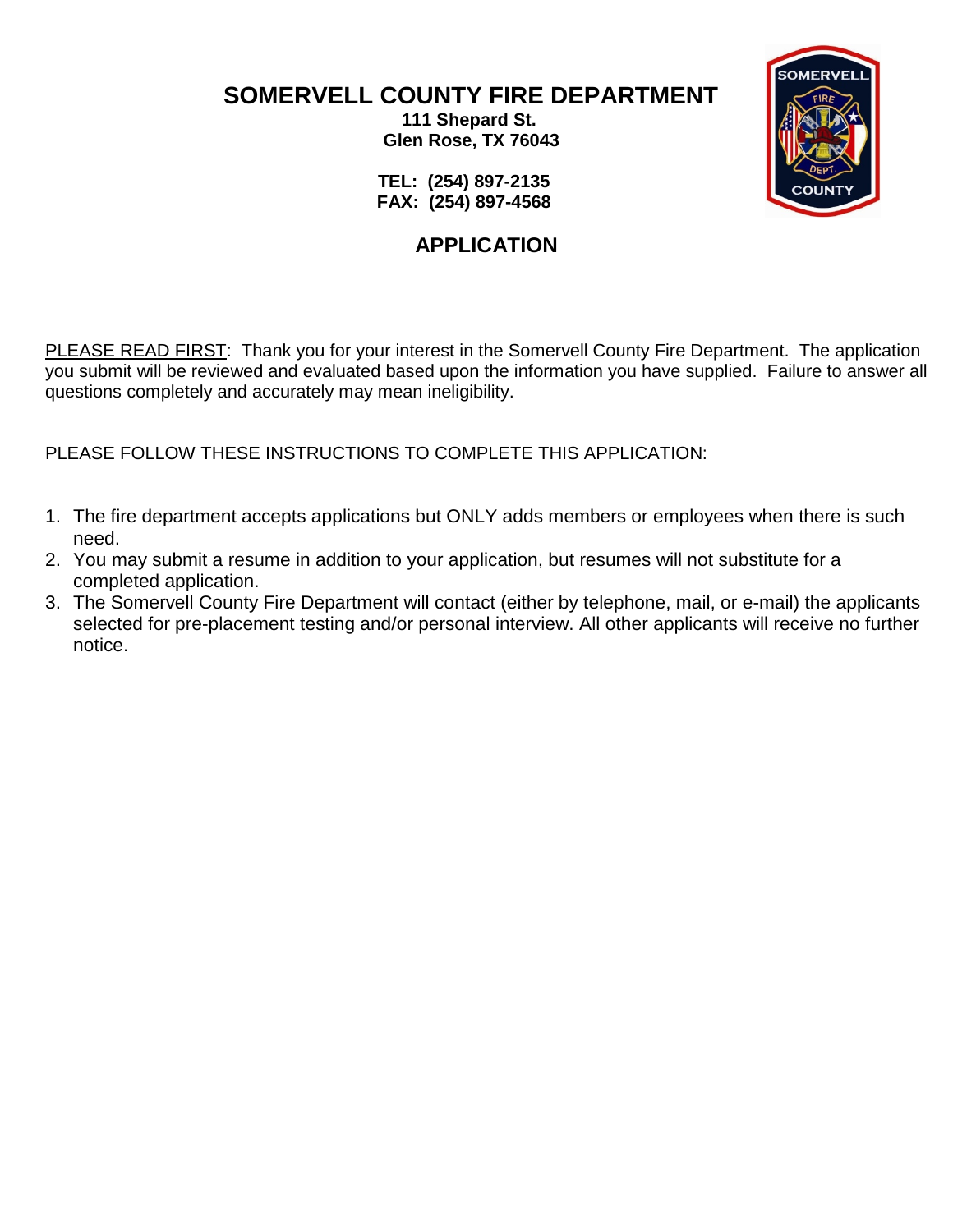# **SOMERVELL COUNTY FIRE DEPARTMENT**

# **Application for Employment**

#### *AN EQUAL OPPORTUNITY EMPLOYER*

**Instructions**: It is important that you answer all questions on this application fully and accurately. Failure to do so may delay its consideration and could mean loss of employment opportunities. If an item does not apply to you, or if there is no information to be given, please write in the letters "N.A." for Not Applicable. If completing a paper application, please print in blue or black ink or type.

The Somervell County Fire Department considers all applicants for membership or employment without regard to race, color, religion, ethnicity, gender, national origin, age, physical handicap, or any other protected status or classification in accordance with state and federal laws. The Somervell County Fire Department also provides "reasonable accommodations" to qualified individuals with known disabilities, in accordance with the Americans with Disabilities Act.

**Position Applying For: Date: Date: Date: Date: Date: Date: Date: Date: Date: Date: Date: Date: Date: Date: Date: Date: Date: Date: Date: Date: Date: Date: Date: Date: Date** 

*(Volunteer Member or Employee)* 

|                                | PERSONAL INFORMATION:                                                      |       |                |                                                                                                             |
|--------------------------------|----------------------------------------------------------------------------|-------|----------------|-------------------------------------------------------------------------------------------------------------|
|                                |                                                                            |       |                |                                                                                                             |
| Name: ______<br>(Please Print) | Last                                                                       | First | Middle         | Social Security Number # ______________                                                                     |
|                                |                                                                            |       |                |                                                                                                             |
| Address:                       | Number & Street                                                            | City  | <b>State</b>   | Zip Code                                                                                                    |
|                                |                                                                            |       |                |                                                                                                             |
| Telephone No.                  | Include area code                                                          |       | Cell phone No. |                                                                                                             |
|                                |                                                                            |       |                | Include area code                                                                                           |
|                                |                                                                            |       |                |                                                                                                             |
|                                |                                                                            |       |                |                                                                                                             |
|                                |                                                                            |       |                |                                                                                                             |
|                                |                                                                            |       |                |                                                                                                             |
|                                |                                                                            |       |                |                                                                                                             |
|                                |                                                                            |       |                | Have you ever been employed or a member of the Somervell County Fire Department?   Yes<br><b>INo</b>        |
|                                |                                                                            |       |                |                                                                                                             |
|                                |                                                                            |       |                |                                                                                                             |
|                                |                                                                            |       |                |                                                                                                             |
|                                |                                                                            |       |                | Do you have relatives working for or a member for the Somervell County Fire Department?   Yes<br><b>INo</b> |
|                                |                                                                            |       |                |                                                                                                             |
|                                |                                                                            |       |                |                                                                                                             |
|                                |                                                                            |       |                |                                                                                                             |
|                                |                                                                            |       |                |                                                                                                             |
|                                |                                                                            |       |                |                                                                                                             |
| <b>CITIZENSHIP:</b>            |                                                                            |       |                |                                                                                                             |
|                                | Are you lawfully able to be employed in this country? $\left  \right $ Yes |       | <b>INo</b>     |                                                                                                             |
|                                |                                                                            |       |                |                                                                                                             |

It will be necessary to submit documents as required by law to verify your identification upon employment.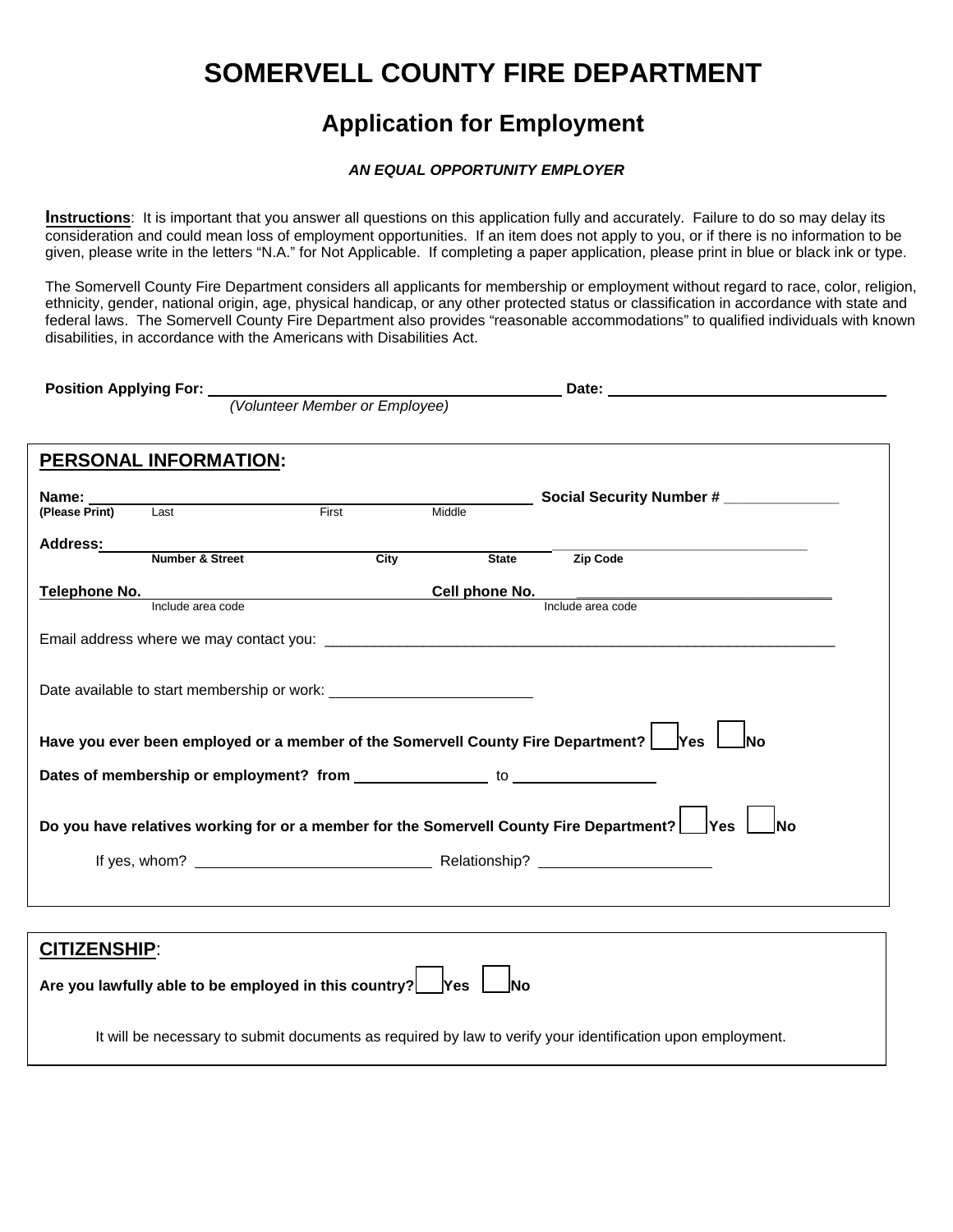| <b>EDUCATION, TRAINING, SKILLS, AND CERTIFICATIONS:</b>                                                     |                                            |                                                       |                      |  |  |  |
|-------------------------------------------------------------------------------------------------------------|--------------------------------------------|-------------------------------------------------------|----------------------|--|--|--|
| High School Graduate? Pes* No GED? Pes No If GED, from what agency?                                         |                                            |                                                       |                      |  |  |  |
|                                                                                                             |                                            |                                                       |                      |  |  |  |
|                                                                                                             |                                            |                                                       |                      |  |  |  |
| Additional Education: List colleges, trades schools, or other form of training above the high school level. |                                            |                                                       |                      |  |  |  |
| <b>Address/Phone</b><br>Name/ of School(s)<br>Attended:                                                     | Number of<br><b>Credit</b><br><b>Hours</b> | Type of Diploma,<br>Degree or<br><b>Certification</b> | <b>Major Subject</b> |  |  |  |
|                                                                                                             |                                            |                                                       |                      |  |  |  |
|                                                                                                             |                                            |                                                       |                      |  |  |  |
| Licenses or Certifications:                                                                                 |                                            |                                                       |                      |  |  |  |
|                                                                                                             |                                            |                                                       |                      |  |  |  |
|                                                                                                             |                                            |                                                       |                      |  |  |  |
|                                                                                                             |                                            |                                                       |                      |  |  |  |
|                                                                                                             |                                            |                                                       |                      |  |  |  |
| Computer Skills: MSWord for Windows Excel Access Other: ________________________                            |                                            |                                                       |                      |  |  |  |
| Machines or Special Equipment Operated:                                                                     |                                            |                                                       |                      |  |  |  |
|                                                                                                             |                                            |                                                       |                      |  |  |  |
|                                                                                                             |                                            |                                                       |                      |  |  |  |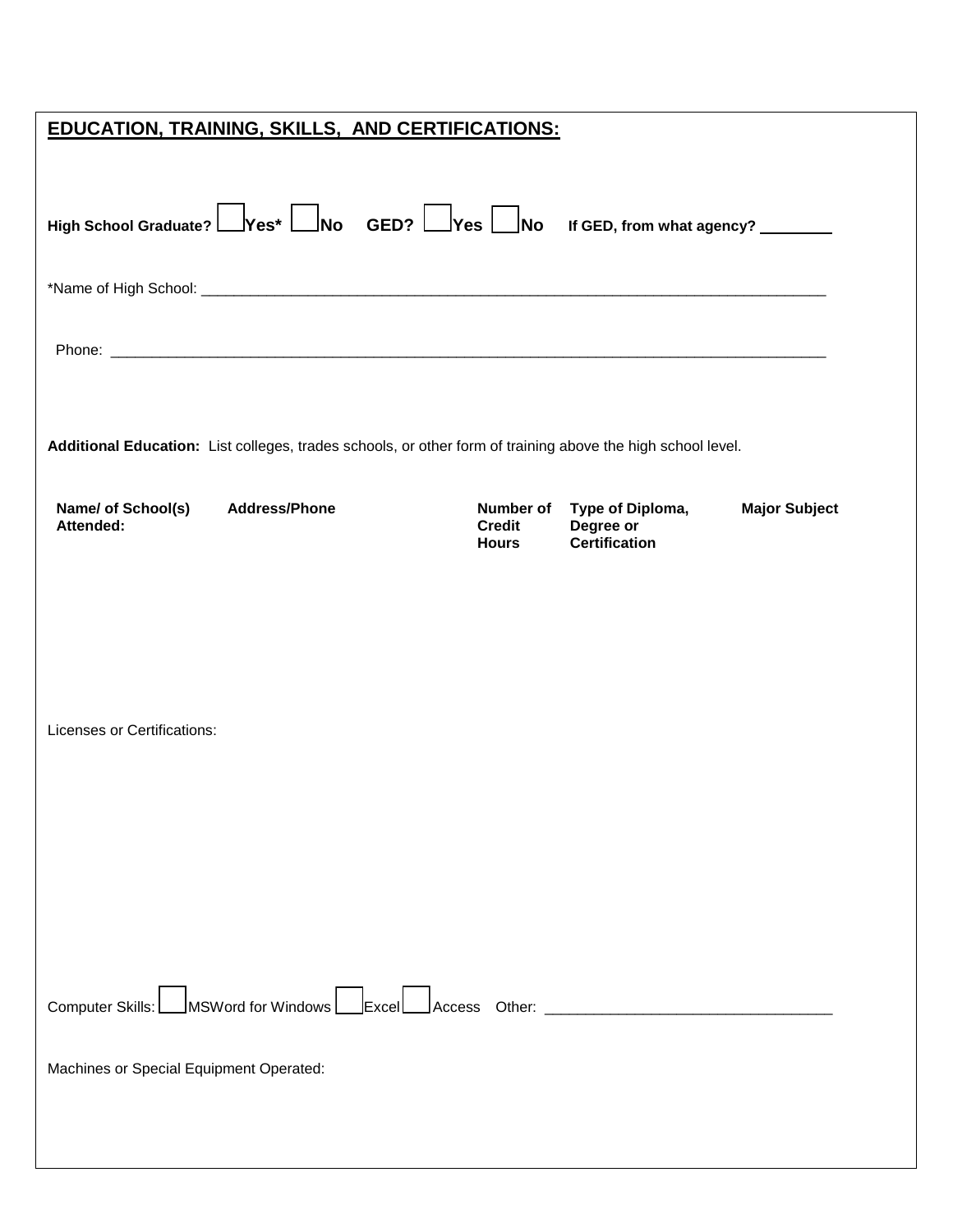| <b>DRIVING AND CRIMINAL RECORD:</b>      |                                                                                                                                                                                    |                                                                                                                                                                                                  |
|------------------------------------------|------------------------------------------------------------------------------------------------------------------------------------------------------------------------------------|--------------------------------------------------------------------------------------------------------------------------------------------------------------------------------------------------|
| State your Driver License is from ______ |                                                                                                                                                                                    | Check Type of License Held:    A- CDL    B- CDL    Class C                                                                                                                                       |
|                                          | convicted, served probation, took deferred adjudication or attended driving school? $\Box$ Yes<br>If yes, please complete the following and attach additional sheet, if necessary: | Have you been issued a citation for any moving traffic violation(s) within the past three years for which you were<br><b>No</b>                                                                  |
| Charge                                   | Month/Year                                                                                                                                                                         | Location - city/state                                                                                                                                                                            |
| Charge                                   | <b>Month/Year</b>                                                                                                                                                                  | Location - city/state                                                                                                                                                                            |
| Charge                                   | <b>Month/Year</b>                                                                                                                                                                  | Location - city/state                                                                                                                                                                            |
| If so, please complete the following:    |                                                                                                                                                                                    | Have you ever been convicted of a crime other than a Class C traffic offense within the last ten years?<br>lYes.<br>No<br>(Note: Conviction will not automatically exclude you from employment.) |
| Charge                                   | <b>Month/Year</b>                                                                                                                                                                  | Location - city/state                                                                                                                                                                            |
| Charge                                   | <b>Month/Year</b>                                                                                                                                                                  | Location - city/state                                                                                                                                                                            |
| Charge                                   | <b>Month/Year</b>                                                                                                                                                                  | Location - city/state                                                                                                                                                                            |
|                                          |                                                                                                                                                                                    |                                                                                                                                                                                                  |

# **MEDICAL AND SHOT HISTORY:**

| Do you have any medical condition(s) that will or could prevent you from performing the essential functions for the |  |
|---------------------------------------------------------------------------------------------------------------------|--|
| position being applied for?                                                                                         |  |
|                                                                                                                     |  |

 *Yes ∆No* 

| Are you current on your vaccinations and can provide proof if needed: |  | $\Box$ Yes $\Box$ No |  |  |
|-----------------------------------------------------------------------|--|----------------------|--|--|
|-----------------------------------------------------------------------|--|----------------------|--|--|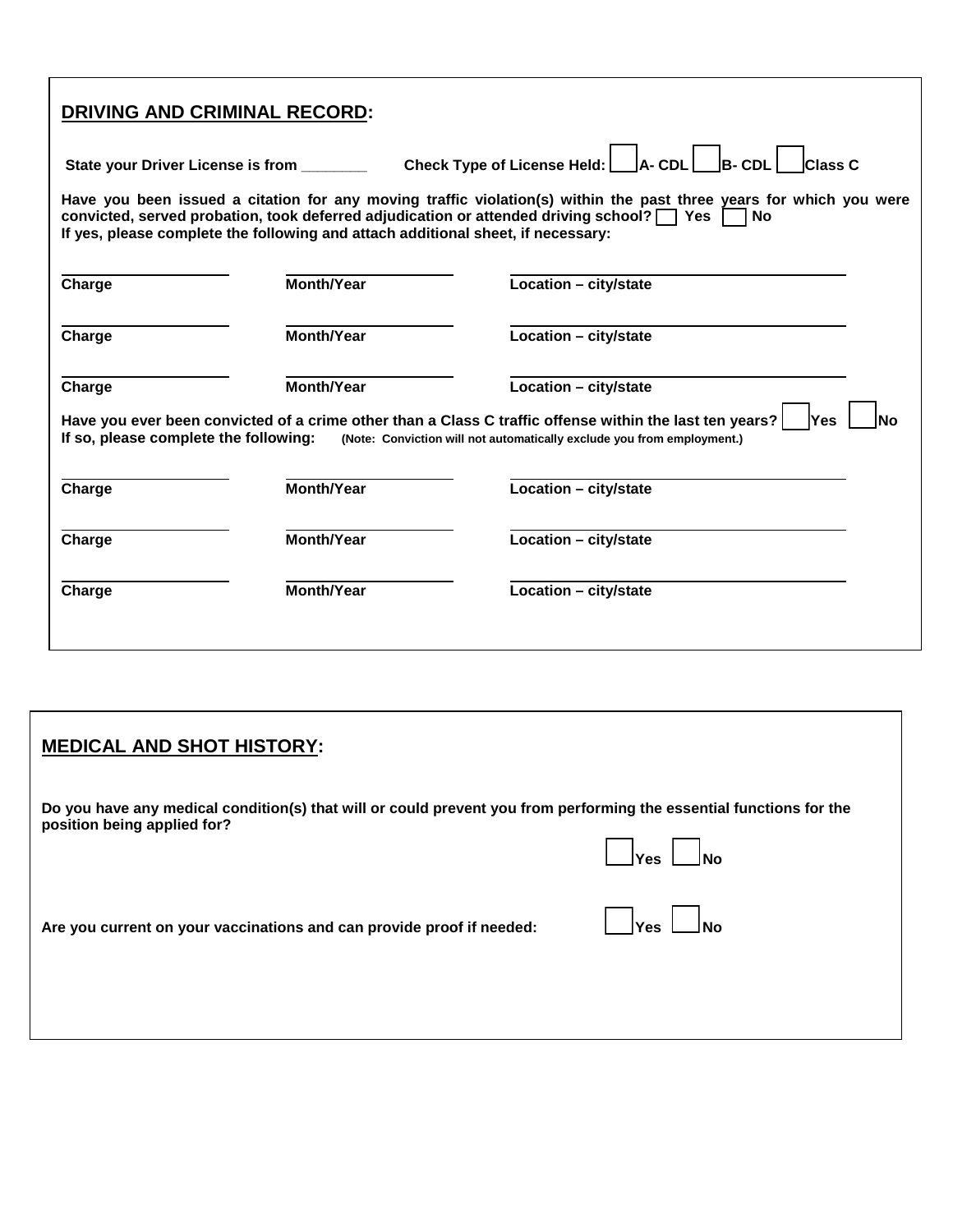## **EMPLOYMENT HISTORY**:

List your employment experience, beginning with your current or last position and work back. Include military experience and account for periods during which you were unemployed. This page may be copied if additional space is needed to account for all employment in the **last ten (10) years.**

| c .ast ten (19) years.<br>Are you presently employed? | $\,$ Yes $\,$ $\,$ $\,$ $\,$ |  | $\Box$ No  If yes, may we contact your present employer? $\Box$ Yes $\Box$ No $\vert$ $\vert$ Later                                                                                                                                  |  |  |  |  |
|-------------------------------------------------------|------------------------------|--|--------------------------------------------------------------------------------------------------------------------------------------------------------------------------------------------------------------------------------------|--|--|--|--|
|                                                       |                              |  | Dates of Employment: From $\frac{1}{\text{mo./yr.}}}$ To $\frac{1}{\text{mo./yr.}}$                                                                                                                                                  |  |  |  |  |
|                                                       |                              |  | Address: Number & Street City City State Zip Code Telephone No.                                                                                                                                                                      |  |  |  |  |
|                                                       |                              |  | Position Title ____________________Starting Salary \$_______________Ending Salary \$__________Hours per week: ___ ______                                                                                                             |  |  |  |  |
|                                                       |                              |  |                                                                                                                                                                                                                                      |  |  |  |  |
|                                                       |                              |  |                                                                                                                                                                                                                                      |  |  |  |  |
|                                                       |                              |  | If Leaving; Reason for Leaving or Wanting to Leave <b>contract the contract of the contract of the contract of the contract of the contract of the contract of the contract of the contract of the contract of the contract of t</b> |  |  |  |  |
|                                                       |                              |  |                                                                                                                                                                                                                                      |  |  |  |  |
|                                                       |                              |  | Address: Number & Street City City State Zip Code Telephone No.                                                                                                                                                                      |  |  |  |  |
|                                                       |                              |  | Position Title ___________________Starting Salary \$_______________Ending Salary \$__________Hours per week: ___ _____                                                                                                               |  |  |  |  |
|                                                       |                              |  |                                                                                                                                                                                                                                      |  |  |  |  |
|                                                       |                              |  | Describe Your Duties <u>experience</u> and the second second second second second second second second second second second second second second second second second second second second second second second second second secon  |  |  |  |  |
|                                                       |                              |  | If Leaving; Reason for Leaving or Wanting to Leave <b>construct the Construct of Leaving</b> Reason for Leaving or Wanting to Leave                                                                                                  |  |  |  |  |
|                                                       |                              |  |                                                                                                                                                                                                                                      |  |  |  |  |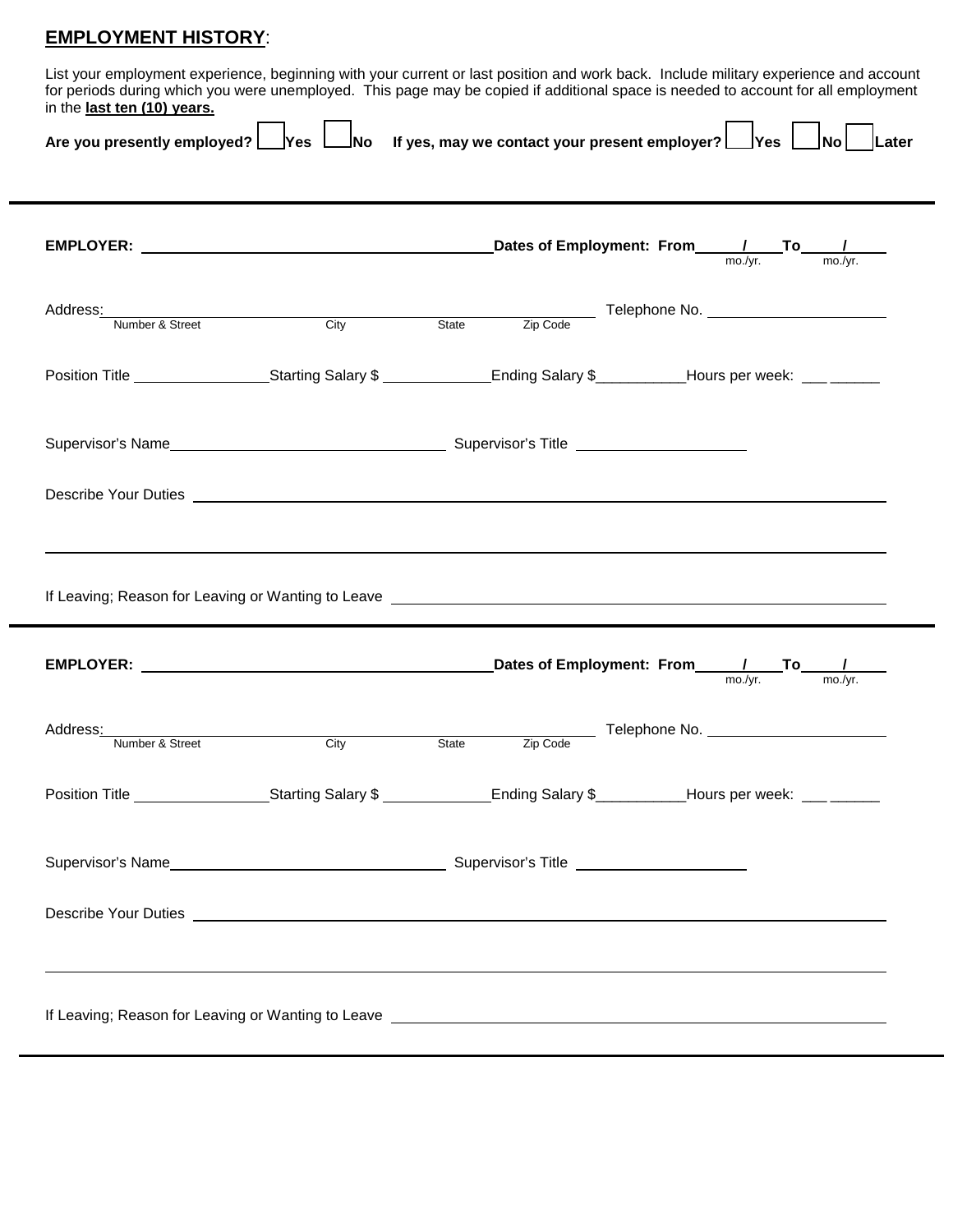#### **EMPLOYMENT HISTORY (continued)**:

| EMPLOYER: $\frac{1}{\text{max} \cdot \text{max} \cdot \text{max}}$ Dates of Employment: From $\frac{1}{\text{max} \cdot \text{max}}$ To $\frac{1}{\text{max} \cdot \text{max}}$                                                      |                                                               |  |                              |  |  |     |  |                  |
|--------------------------------------------------------------------------------------------------------------------------------------------------------------------------------------------------------------------------------------|---------------------------------------------------------------|--|------------------------------|--|--|-----|--|------------------|
|                                                                                                                                                                                                                                      |                                                               |  |                              |  |  |     |  |                  |
| Address:<br>Number & Street<br>City                                                                                                                                                                                                  |                                                               |  | State Zip Code Telephone No. |  |  |     |  |                  |
|                                                                                                                                                                                                                                      |                                                               |  |                              |  |  |     |  |                  |
| Position Title <u>Community Starting Salary \$Community Control Bullery Starting Salary \$Community Control Bullery Co</u>                                                                                                           |                                                               |  |                              |  |  |     |  |                  |
|                                                                                                                                                                                                                                      |                                                               |  |                              |  |  |     |  |                  |
|                                                                                                                                                                                                                                      |                                                               |  |                              |  |  |     |  |                  |
|                                                                                                                                                                                                                                      |                                                               |  |                              |  |  |     |  |                  |
|                                                                                                                                                                                                                                      |                                                               |  |                              |  |  |     |  |                  |
|                                                                                                                                                                                                                                      |                                                               |  |                              |  |  |     |  |                  |
|                                                                                                                                                                                                                                      |                                                               |  |                              |  |  |     |  |                  |
|                                                                                                                                                                                                                                      |                                                               |  |                              |  |  |     |  |                  |
|                                                                                                                                                                                                                                      |                                                               |  |                              |  |  |     |  |                  |
| Address: Number & Street City City State Zip Code Telephone No.                                                                                                                                                                      |                                                               |  |                              |  |  |     |  |                  |
|                                                                                                                                                                                                                                      |                                                               |  |                              |  |  |     |  |                  |
| Position Title ____________________Starting Salary \$_______________Ending Salary \$__________Hours per week: ___ ______                                                                                                             |                                                               |  |                              |  |  |     |  |                  |
|                                                                                                                                                                                                                                      |                                                               |  |                              |  |  |     |  |                  |
|                                                                                                                                                                                                                                      |                                                               |  |                              |  |  |     |  |                  |
|                                                                                                                                                                                                                                      |                                                               |  |                              |  |  |     |  |                  |
| <b>Describe Your Duties</b>                                                                                                                                                                                                          | <u> 1989 - Johann Stein, mars an deutscher Stein († 1989)</u> |  |                              |  |  |     |  |                  |
|                                                                                                                                                                                                                                      |                                                               |  |                              |  |  |     |  |                  |
|                                                                                                                                                                                                                                      |                                                               |  |                              |  |  |     |  |                  |
| If Leaving; Reason for Leaving or Wanting to Leave <b>contained a manufacture of the container of the container of the container of the contact of the contact of the contact of the contact of the contact of the contact of th</b> |                                                               |  |                              |  |  |     |  |                  |
| Please explain any lapses in employment history:                                                                                                                                                                                     |                                                               |  |                              |  |  |     |  |                  |
|                                                                                                                                                                                                                                      |                                                               |  |                              |  |  |     |  |                  |
| Have you been fired or asked to resign from any job within the past ten (10) years?   Yes                                                                                                                                            |                                                               |  |                              |  |  | _No |  | If yes, Explain: |
|                                                                                                                                                                                                                                      |                                                               |  |                              |  |  |     |  |                  |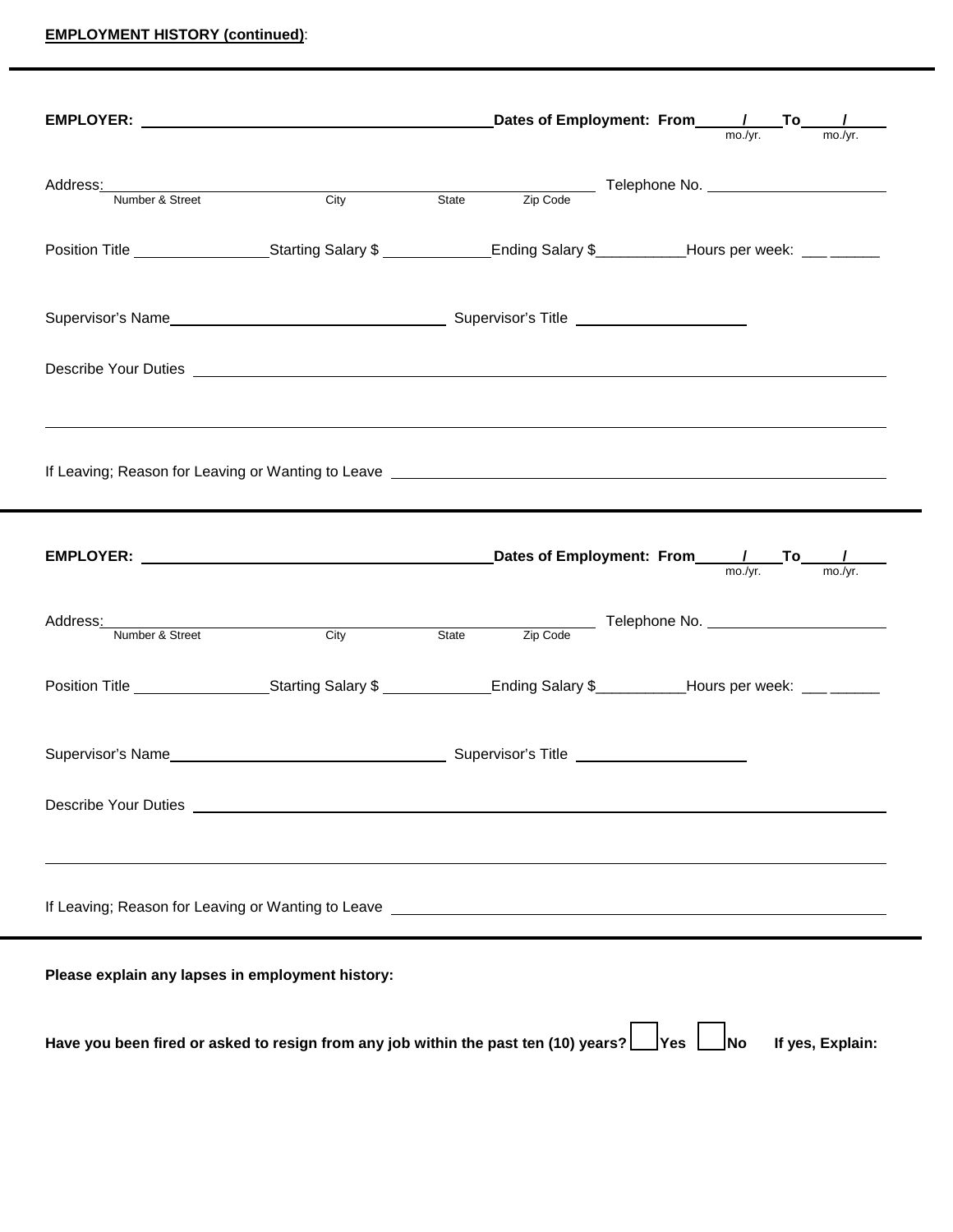| PERSONAL REFERENCES: List three (3) references, excluding relatives. |                   |             |                |                                 |  |  |  |
|----------------------------------------------------------------------|-------------------|-------------|----------------|---------------------------------|--|--|--|
|                                                                      | Name & Occupation | Dates Known | <b>Address</b> | Telephone # (include area code) |  |  |  |
| 1.                                                                   |                   |             |                |                                 |  |  |  |
| 2.                                                                   |                   |             |                |                                 |  |  |  |
| 3                                                                    |                   |             |                |                                 |  |  |  |

**ADDITIONAL INFORMATION**: In the space below, you may provide any additional information that you feel may be helpful in arriving at a decision concerning your qualifications for membership or employment.

#### **EMERGENCY CONTACT:**

Name: Phone: Alt. Phone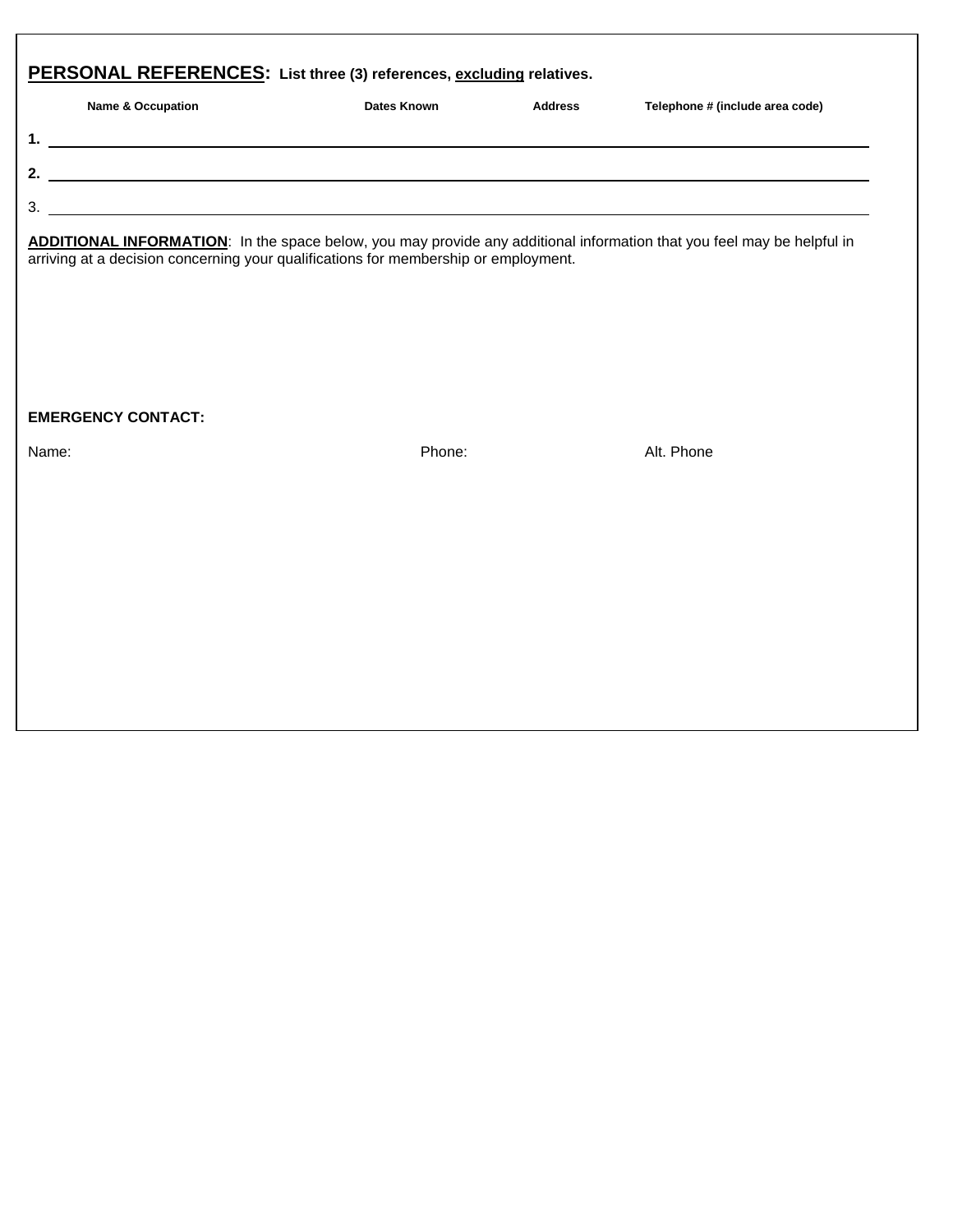#### **PLEASE READ CAREFULLY BEFORE SIGNING**

#### **PRE-EMPLOYMENT / MEMBERSHIP STATEMENTS**

I certify the statements made by me in this application are true, complete, and correct to the best of my knowledge, and are made by me in good faith. I understand that any falsifications, misrepresentations or omission of facts in this application may be cause for my elimination from consideration for membership, hire, or, if already hired, cause for my dismissal.

I understand that if chosen for employment or membership I must undergo a drug test, a background check, and I may be required to undergo a job related physical requirements test, given at the county's expense. In addition, a Motor Vehicle Records search will be performed if this position requires use of a county vehicle. I further understand that any offer of employment or membership I receive may be contingent upon my passing any employment or membership related tests, examinations, background checks, and MVR searches if applicable.

I understand and agree that members or employees are "at-will" and such employment or membership with the Somervell County Fire Department is for no definite period of time and that any wages, benefits, and conditions of employment or membership can be changed at any time.

Pre-employment or Membership Drug Tests: I hereby authorize the Somervell Co. FD and its agents to conduct any urine drug tests they deem necessary. I understand that proper "chain of custody" procedures will be maintained and that the testing will be conducted by a NIDA Certified laboratory. I hereby authorize the release to the Somervell Co. FD all results of any drug tests performed by any doctors, clinics, or laboratories to which I have been referred. This information is authorized to be used by the Somervell Co. FD for the sole purpose of employment or membership related matters.

Release of Personal Data: I hereby authorize any investigator or duly accredited representative of the Somervell Co. FD to obtain any information from schools, residential management agents, employers, criminal justice agencies, or individuals, relating to my activities. This information may include, but is not limited to, academic, residential, achievement, performance, attendance, credit, disciplinary, driving, arrest and conviction records and personal history. I hereby direct you to release such information upon request of the bearer. I understand that the information released is for official use by the FD and may be disclosed to such third parties as necessary in the fulfillment of official responsibilities.

I direct you to release such information upon request of the duly accredited representative of any authorized agency regardless of any agreement I may have previously made with you to the contrary.

I hereby release any individual, including records custodians, from any and all liability for damages of whatever kind or nature which may at any time result to me on account of compliance, or any attempts to comply, with this authorization. A copy of this authorization shall be as effective as the original.

Return of Department Property: I agree that if I become a member or employee of the department that any issued equipment, gear, uniforms, radios, documents, or any other department property; will be returned within ten days after my departure from the department. This may be at my own will, or that of the department. Volunteer members who fail to report to the Chief for more than 30 days constitute an assumed departure from the department.

| I have read and agree to the above policy, statements, and permissions.<br><b>Yes</b><br><b>No</b>                                                                                                                                  |  |      |        |  |  |  |  |
|-------------------------------------------------------------------------------------------------------------------------------------------------------------------------------------------------------------------------------------|--|------|--------|--|--|--|--|
|                                                                                                                                                                                                                                     |  |      | Middle |  |  |  |  |
|                                                                                                                                                                                                                                     |  |      |        |  |  |  |  |
|                                                                                                                                                                                                                                     |  |      |        |  |  |  |  |
| Date of Birth:<br><u> 1980 - Andrea Andrew Amerikaans III (</u>                                                                                                                                                                     |  |      |        |  |  |  |  |
| Applicant's Signature <b>example 2</b> and 2 and 2 and 2 and 2 and 2 and 2 and 2 and 2 and 2 and 2 and 2 and 2 and 2 and 2 and 2 and 2 and 2 and 2 and 2 and 2 and 2 and 2 and 2 and 2 and 2 and 2 and 2 and 2 and 2 and 2 and 2 an |  | Date |        |  |  |  |  |
| <b>BABELIT OB OUABBUAL OIOUATUBE</b>                                                                                                                                                                                                |  |      |        |  |  |  |  |

PARENT OR GUARDIAN SIGNATURE

(If applicant under age 18, prior to pre-employment or membership drug screen/physical, parent/guardian will be required to sign)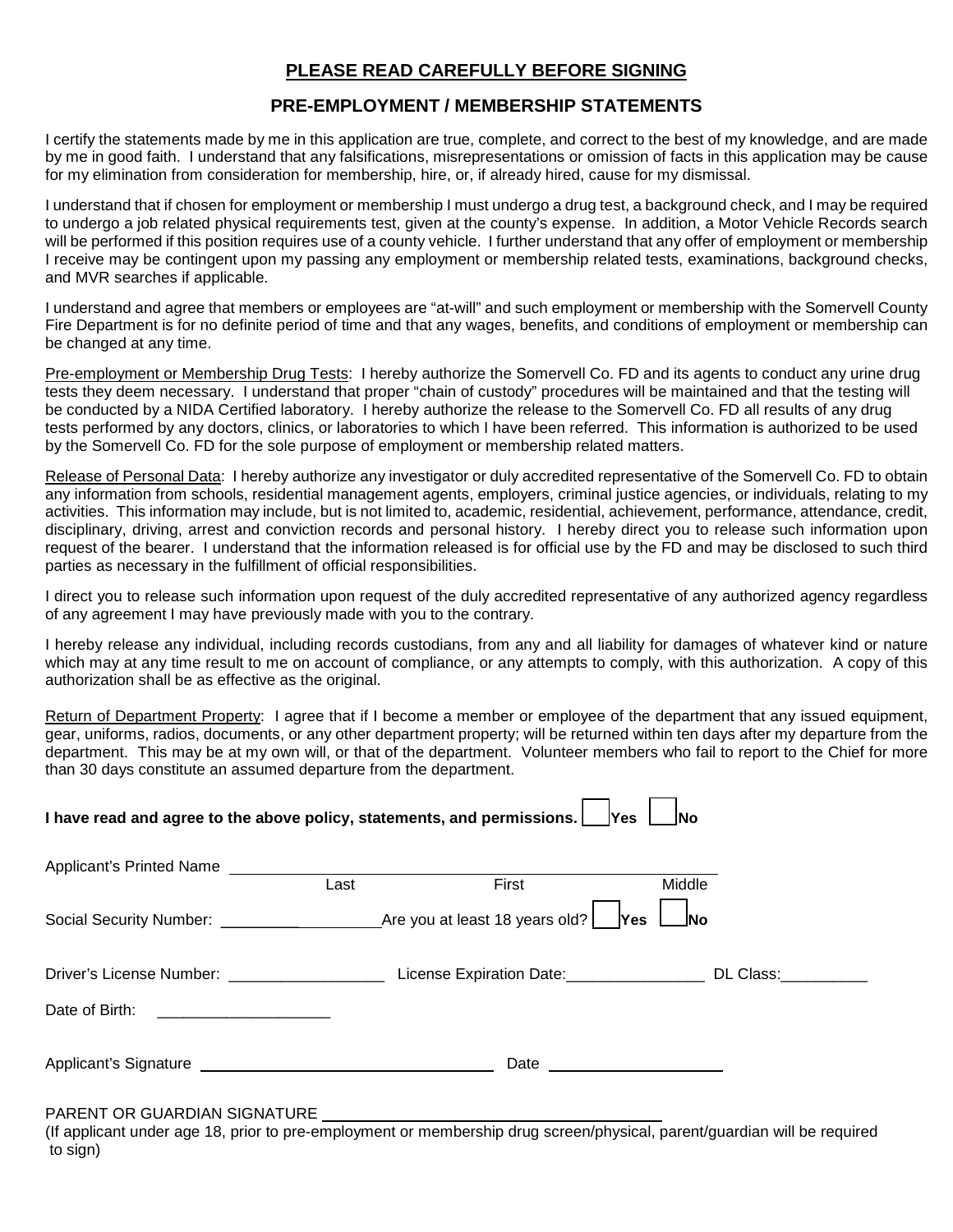# **DPS Computerized Criminal History (CCH) Verification (AGENCY COPY)**

I, \_\_\_\_\_\_\_\_\_\_\_\_\_\_\_\_\_\_\_\_\_\_\_\_\_\_\_\_\_\_\_\_\_\_\_\_\_\_\_\_\_, have been notified that a Computerized Criminal APPLICANT or EMPLOYEE NAME (Please print) History (CCH) verification check will be performed by accessing the Texas Department of Public Safety Secure Website and will

be based on name and DOB identifiers I supply.

Because the name-based information is not an exact search and only fingerprint record searches represent true identification to criminal history, the organization conducting the criminal history check for background screening is not allowed to discuss any criminal history record information obtained using the name and DOB method. Therefore, the agency may request that I have a fingerprint search performed to clear any misidentification based on the result of the name and DOB search.

For the fingerprinting process I will be required to submit a full and complete set of my fingerprints for analysis through the Texas Department of Public Safety AFIS (Automated Fingerprint Identification System). I have been made aware that in order to complete this process I must make an appointment with L1 Enrollment Services, submit a full and complete set of my fingerprints, request a copy be sent to the agency listed below, and pay a fee of \$24.95 to the fingerprinting services company, L1 Enrollment Services,

Once this process is completed and the agency receives the data from DPS, the information on my fingerprint criminal history record may be discussed with me.

## **(This copy must remain on file by your agency. Required for future DPS Audits)**

| Signature of Applicant or Employee | <b>Please:</b><br><b>Check and Initial each Applicable Space</b> |
|------------------------------------|------------------------------------------------------------------|
| <b>DOB</b><br>Date                 | <b>CCH</b> Report Printed:                                       |
|                                    | initial                                                          |
| <b>Agency Name</b>                 | Purpose of CCH:                                                  |
|                                    | Hire Not Hired https://www.finitial.com/                         |
| Agency Representative Name         |                                                                  |
|                                    |                                                                  |
| Signature of Agency Representative | <b>Retail in your files</b>                                      |
| Date                               |                                                                  |
|                                    |                                                                  |

02/02/2011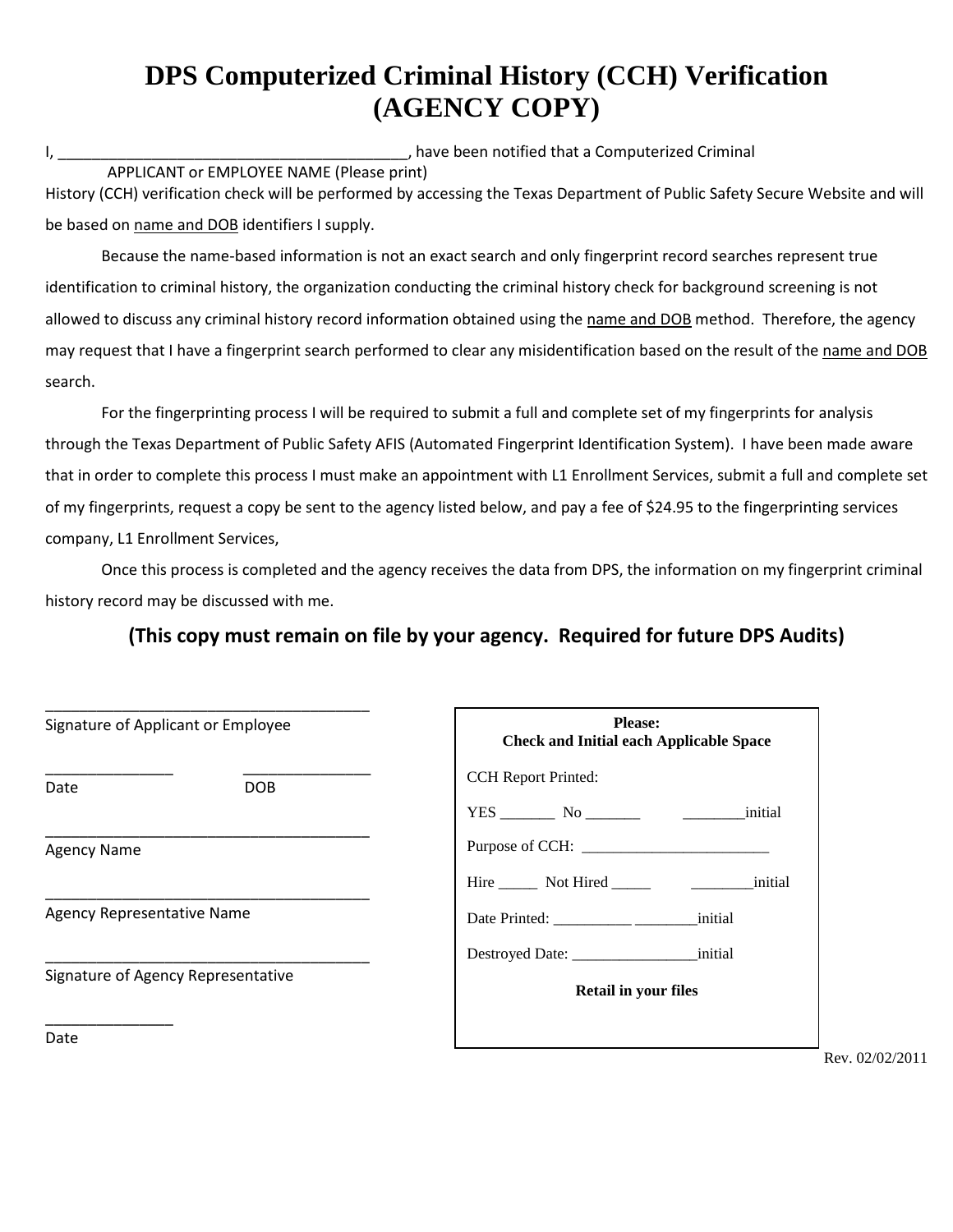# **For Office Use Only:**

| Name:         | <b>Issued ID#:</b> |
|---------------|--------------------|
|               |                    |
| Date of Hire: | <b>Position:</b>   |
|               |                    |

| <b>Administrative Items:</b>    | <b>Issued By:</b> | ID Number (if applicable): |
|---------------------------------|-------------------|----------------------------|
| Key                             |                   |                            |
| Pager                           |                   |                            |
| Roster / Added to Roster        |                   |                            |
| Organizational Chart            |                   |                            |
| SOP Manual / Receipt Form       |                   |                            |
| <b>VFIS Beneficiary Form</b>    |                   |                            |
| Careflite Membership Form       |                   |                            |
| Physical / Drug Screen Form     |                   |                            |
| <b>Personnel File Created</b>   |                   |                            |
| <b>Training File Created</b>    |                   |                            |
| <b>Structure Turn Out Gear:</b> | <b>Issued By:</b> | ID Number (if applicable): |
| Locker                          |                   |                            |
| <b>Bunker Coat</b>              |                   |                            |
| <b>Bunker Pants</b>             |                   |                            |
| <b>Bunker Boots</b>             |                   |                            |
| Gloves                          |                   |                            |
| Helmet                          |                   |                            |
| <b>Helmet Shield</b>            |                   |                            |
| Nomex Hood                      |                   |                            |
| Flashlight                      |                   |                            |
| <b>SCBA Mask</b>                |                   |                            |
| <b>SCBA Mask Bag</b>            |                   |                            |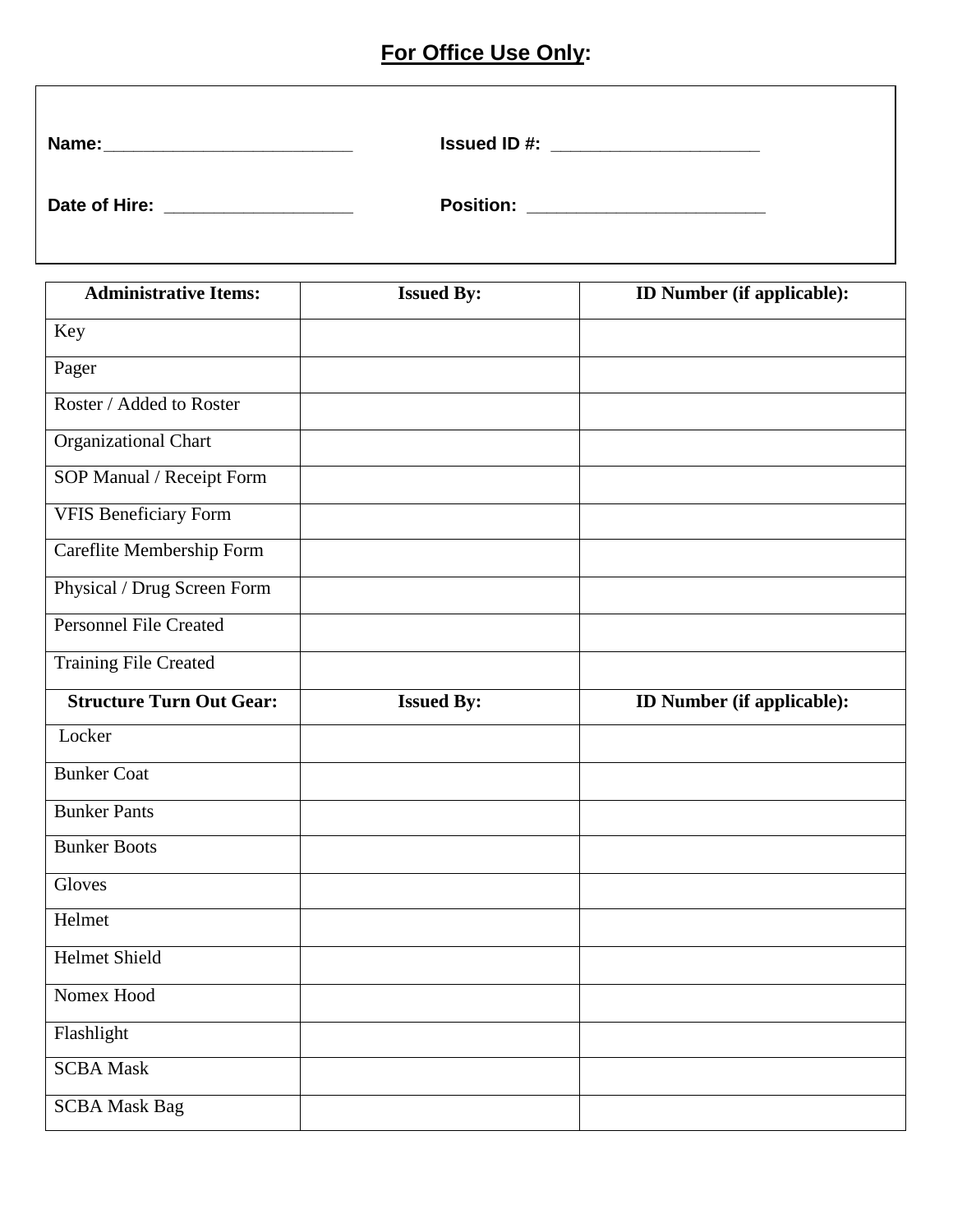| <b>Wildland Equipment:</b>        | <b>Issued By:</b> | ID Number (if applicable):        |
|-----------------------------------|-------------------|-----------------------------------|
| Locker                            |                   |                                   |
| <b>Wildland Over Jacket</b>       |                   |                                   |
| <b>Wildland Over Pants</b>        |                   |                                   |
| Wildland Shirt                    |                   |                                   |
| <b>Wildland Pants</b>             |                   |                                   |
| Wildland Belt                     |                   |                                   |
| Wildland Helmet                   |                   |                                   |
| <b>Wildland Boots</b>             |                   |                                   |
| <b>Wildland Gloves</b>            |                   |                                   |
| Wildland Bandana                  |                   |                                   |
| <b>Wildland Goggles</b>           |                   |                                   |
| Deployment Pack                   |                   |                                   |
| <b>Radio Harness</b>              |                   |                                   |
|                                   |                   |                                   |
| <b>Uniforms:</b>                  | <b>Issued By:</b> | ID Number (if applicable):        |
| <b>Class A Uniform Shirt</b>      |                   |                                   |
| <b>Class A Uniform Pants</b>      |                   |                                   |
| <b>Class A Uniform Belt</b>       |                   |                                   |
| Class A Uniform Jacket            |                   |                                   |
| <b>Class B T-Shirts</b>           |                   |                                   |
|                                   |                   |                                   |
| <b>Medical / Shots:</b>           | <b>Issued By:</b> | <b>ID Number (if applicable):</b> |
| Hepatitis B Shot / Record         |                   |                                   |
| TB Test / Record                  |                   |                                   |
| Tetanus Shot / Record             |                   |                                   |
|                                   |                   |                                   |
| <b>Member/Employee Signature:</b> |                   | Date:                             |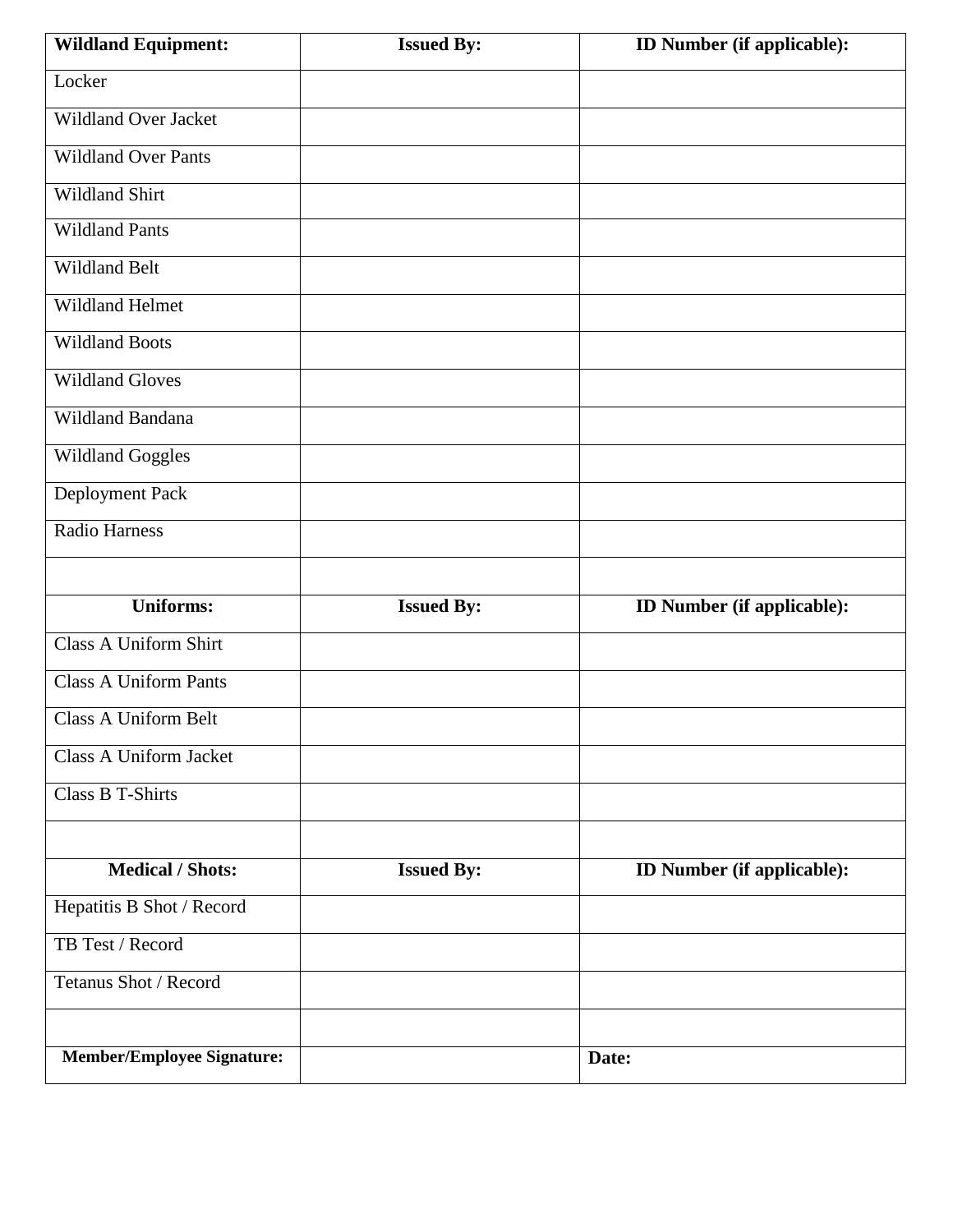

183 Leader Heights Road P.O. Box 2726 York, PA 17405 (800) 233-1957 or (717) 741-0911 www.vfis.com

## BENEFICIARY DESIGNATION FORM

This form may be used for multiple Policies when designating the same beneficiary. Use a separate form when designating different beneficiaries for each Policy.

# **Indicate one of the following:**

|               |                                                                              | <b>Indicate one of the following:</b> |    |
|---------------|------------------------------------------------------------------------------|---------------------------------------|----|
| O New Insured | <b>O</b> Beneficiary Change                                                  | $O$ Name Change: From:- $\_\_\_\_\$   |    |
|               | Complete the following information:                                          |                                       |    |
|               | Policyholder Name and Policy Number(s) (Emergency Service Organization Name) |                                       |    |
|               | Policyholder                                                                 | <b>Policy Number</b>                  |    |
|               | Policyholder                                                                 | Policy Number                         |    |
|               | Policyholder                                                                 | <b>Policy Number</b>                  |    |
| Other         | Policyholder                                                                 | <b>Policy Number</b>                  |    |
| Other         |                                                                              |                                       |    |
| Last Name     | <b>First Name</b>                                                            |                                       | MI |
| Date of Birth | Date of Membership                                                           | <b>Social Security Number</b>         |    |

**Ihereby designate the following beneficiary{ies) to receive any death benefit proceeds payable underthe policies checked above. Ifthis form represents a changeof beneficiary,the present beneficiarydesignation(s) are terminated andthefollowingdesignation(s) made:**

| Relationship to insured | Date of Birth        | Percent<br>Must equal 100% |
|-------------------------|----------------------|----------------------------|
|                         |                      |                            |
|                         |                      |                            |
|                         |                      |                            |
| Relationship to insured | Date of Birth        | Percent<br>Must equal 100% |
|                         |                      |                            |
|                         |                      |                            |
|                         | and the state of the |                            |

MINOR OR ESTATE AS BENEFICIARY: If death occurs and <sup>a</sup> minor child (a person under the age of majority) or your estate is designated as beneficiary, it may be necessary to have a guardian or legal representative appointed before any death benefit can be paid. This could mean legal expenses for the beneficiary and possible delay in the payment of any death benefit. Please take this into consideration when designating your beneficiary.

**lnsured's Signature: \_** Date: \_